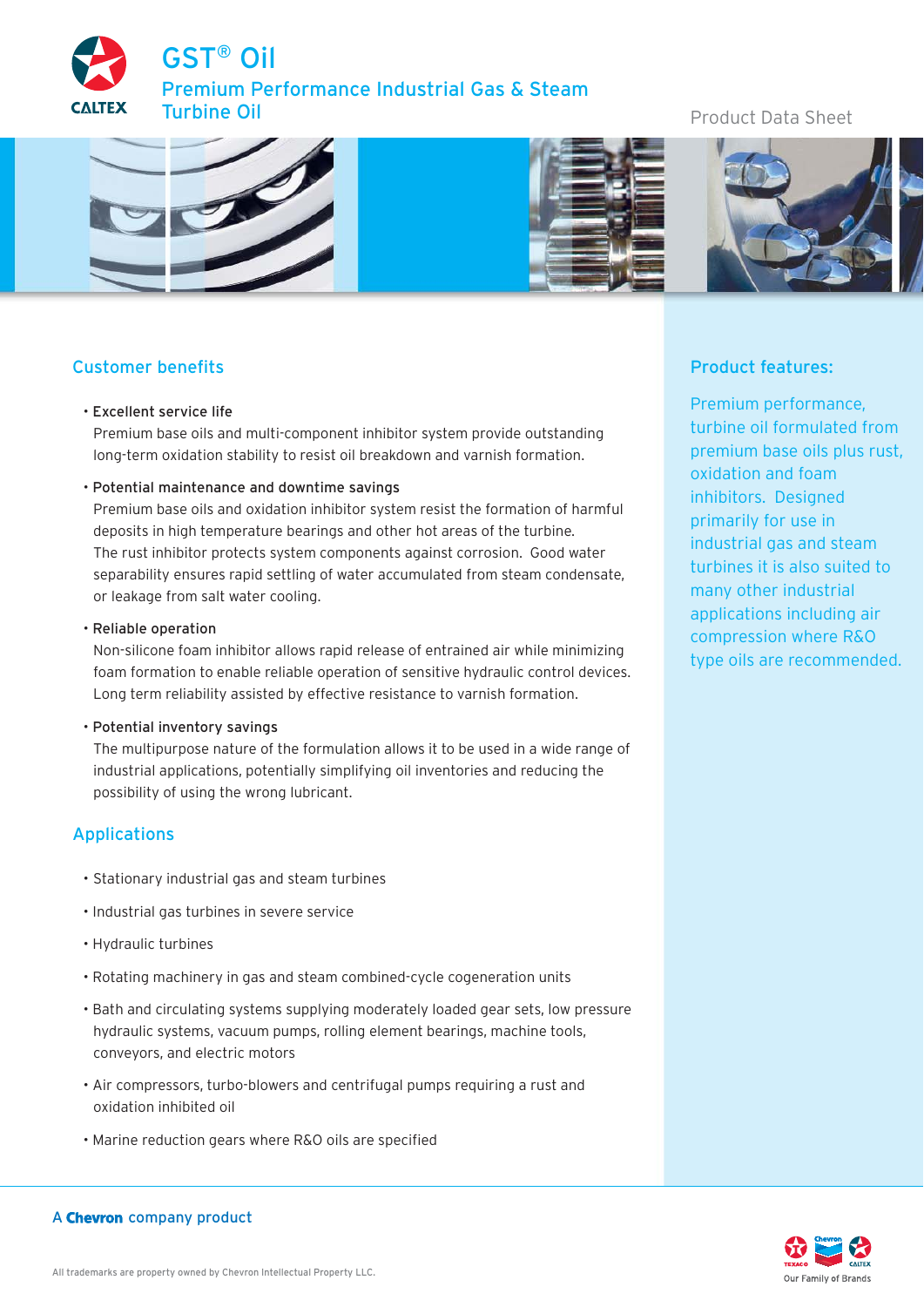





# Performance Standards

## Approvals

- Alstom HTGD 90117 W (for non-geared units) (ISO 32, 46)
- Siemens TLV 9013 04 for turbosets without gearboxes (ISO 32, 46)
- Siemens TLV 9013 05 for non-geared turbines (ISO 32, 46)
- MAN Diesel & Turbo 10000494596 rev 2, for use in MAN Diesel & Turbo equipment without increased requirements regarding load-carrying capacity (ISO 32, 46, 68)
- Ansaldo Energia Turbine Oil Specification TGO2-0171-E00000/B (ISO 46)
- Registered by NSF and are acceptable as lubricants where there is no possibility of food contact (H2) in and around food processing areas.

## Meets Requirements of:

- British Standard BS 489
- ASTM D4304 Type I
- German Standard DIN 51515 Part 1
- German Standard DIN 51515 Part 2 (ISO 32, 46)
- JIS K2213 Type 2 (ISO 68)
- ISO 8068 L-TSA & L-TGA (ISO 32, 46, 68)
- ISO 8068 L-TGB & L-TGSB (ISO 32, 46, 68)
- Chinese Specification GB1120-2011 L-TSA (Typ A) and L-TGA (ISO 32, 46, 68)
- Chinese Specification GB1120-2011 L-TSA (Typ B) (ISO 32, 46, 68, 100)
- Chinese Specification GB1120-2011 L-TGSB (ISO 32, 46, 68)
- Alstom HTGD 90117 (ISO 68)
- General Electric GEK 28143B (ISO 32, 46)
- General Electric GEK 27070, 32568J, 46506D & E (ISO 32)
- Siemens MAT 812101, (ISO 32)
- Siemens MAT 812102 (ISO 46)
- Siemens-Westinghouse M 55125Z3 (ISO 32)
- Solar Turbines ES 9-224 Class II (ISO 32, 46)
- Cincinnati Machine (MAG) P-38 (ISO 32); P-55 (ISO 46); P54 (ISO 68)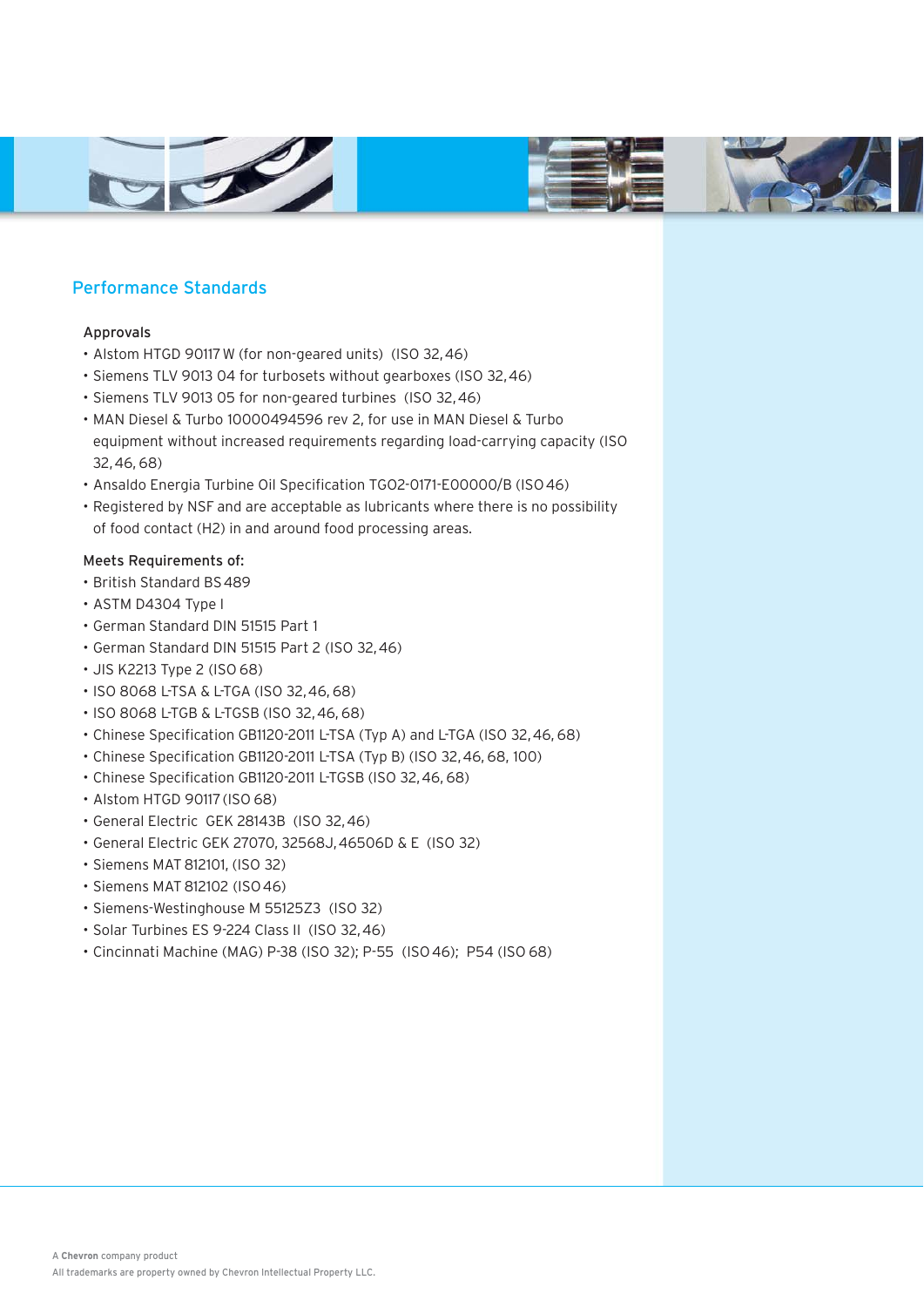



*continued*

.

# Key Properties

| <b>GST OIL</b>                                            |                           |                        |               |      |                                |
|-----------------------------------------------------------|---------------------------|------------------------|---------------|------|--------------------------------|
| <b>TEST</b>                                               | <b>TEST METHOD (ASTM)</b> | <b>TYPICAL RESULTS</b> |               |      |                                |
| <b>ISO Grade</b>                                          |                           | 32                     | 46            | 68   | 100                            |
| <b>Product Code</b>                                       |                           |                        |               |      | 560808 560809 560841 560842    |
| Air Release @ 50°C, mins                                  | D 3427                    | 1                      | $\mathcal{P}$ | 4    | 5                              |
| Flash Point, COC, °C                                      | D 92                      | 222                    | 224           | 245  | 262                            |
| <b>Oxidation Stability</b>                                |                           |                        |               |      |                                |
| TOST Life, hrs to 2.0 Acid No.                            | D 943                     |                        |               |      | $10,000+10,000+10,000+10,000+$ |
| RPVOT mins to 25 psi drop,                                | D 2272                    | 1700                   | 1400          | 1400 | 1400                           |
| Pour Point, °C                                            |                           | -36                    | -36           | -33  | -30                            |
| Kinematic Viscosity @ 40°C, mm <sup>2</sup> /s            | D445                      | 32                     | 43.7          | 68   | 100                            |
| Kinematic Viscosity @ 100 $\degree$ C, mm <sup>2</sup> /s | D445                      | 5.4                    | 6.6           | 8.8  | 11.4                           |
| <b>Viscosity Index</b>                                    | D 2270                    | 102                    | 102           | 102  | 100                            |
|                                                           |                           |                        |               |      |                                |

The information given in the typical data does not constitute a specification but is an indication based on current production and can be affected by allowable production tolerances. The right to make modifications is reserved. This supersedes all previous editions and information contained in them.